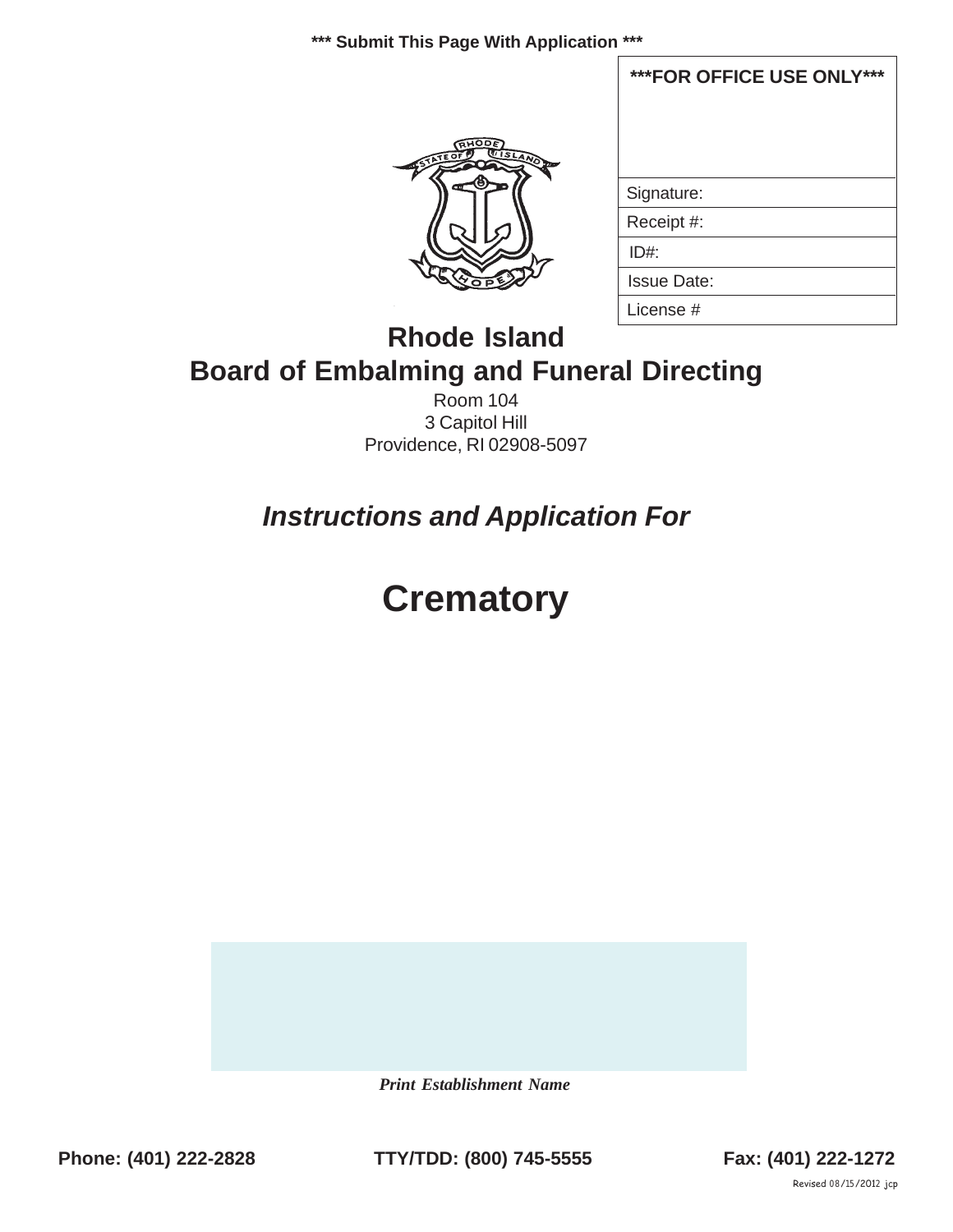### **Enclosures**

The following materials and information should be enclosed within this application packet:

| <b>Application Materials</b> |  |
|------------------------------|--|
|                              |  |

### **Licensure Requirements**

- Application Fee of **\$120.00** (non-refundable).
- Compliance with provisions of the Chapter 5-33 of the RI General Laws and the Rules and Regulations

### *Ownership Information*

You must provide name(s) and address(es) of the ownership of the establishment.

### *Rules and Regulations*

To obtain the Rules and Regulations for your profession visit the A-Z list on the Topics & Programs page at the following web site. From the list click on the letter for your profession.

### **http://www.health.ri.gov/atoz/**

The licensure process in the State of Rhode Island is conducted by the Rhode Island Department of Health (HEALTH), Office of Health Professionals Regulation, and the BOARD.

### **Application Process**

Please allow a minimum of four weeks for the entire licensure process to be completed.

Licenses will be issued within five working days following the Board's approval of the completed application. Wall permits are mailed approximately two weeks from the date of issuance, and are mailed to the address furnished in the application. It is the applicant's responsibility to notify the BOARD, in writing, if there are changes during the interim, or at any time after the license is issued. It is the responsibility of the licensee to notify the BOARD in writing within 10 days of a change in the funeral director of record.

Licensure application materials are public records as mandated by Rhode Island law and may be made available to the public, unless otherwise prohibited by State or Federal Law.

Please continue to review the remaining portions of this application packet for instructions and other materials necessary to complete the Board application. If you have any questions about this application process, or would like to check on the status of your BOARD application, please contact the BOARD at (401) 222-2828.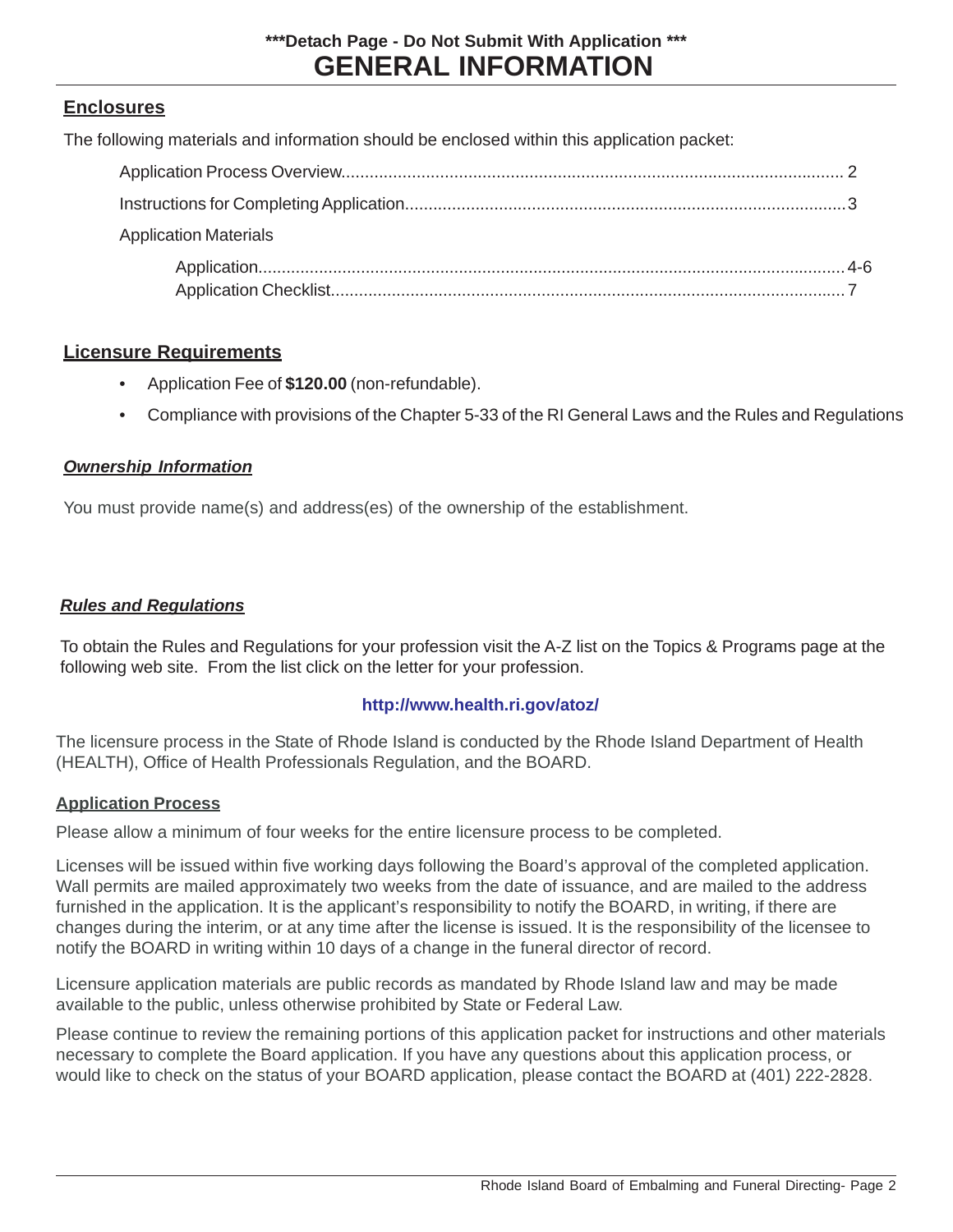### **INSTRUCTIONS FOR COMPLETING THE LICENSE APPLICATION \*\*\*Detach Page - Do Not Submit With Application \*\*\***

Read the following instructions and those throughout the application packet carefully before completing the License application. **Only complete applications with the appropriate fee will be accepted.** Failure to submit all required information and appropriate documentation may result in processing delays. All of the information provided is subject to change.

### **General Instructions**

- 1. Make a copy of the application and forms before you begin in case you make a mistake.
- 2. Type the information or print in blue or black ball-point pen. Board staff will not make assumptions about illegible information. Be sure to print the establishment's name in the box provided on the cover page.
- 3. Provide a response to each section or question; otherwise mark "N/A" for Not Applicable.
- 4. It is suggested that a copy of the completed application be made before submitting it to the Board.
- 5. It is the applicant's responsibility to check on the status of the application.
- 6. Once your application is complete with all required documents, the license will be issued.

### **Completing your License Application**

- 1. Complete the **License Application** pages (4-6). Respond to all components of the application as instructed. If you attach separate pages in continuation of the License application, such pages MUST clearly indicate the section for which such information is being reported.
- 2. Make a check or money order (in U.S. Funds only) for the application fee of **\$120.00** payable to **"Rhode Island General Treasurer"** and staple it to the upper left-hand corner of the cover (Top) page of the application.

Complete all application materials as instructed and arrange them in order as they appear in the application checklist (see page 7). Do not submit applications without all applicable information, documentation and fee. Mail these components of the application to:

> **Rhode Island Department of Health Board of Embalming and Funeral Directing, Room 104 3 Capitol Hill Providence, RI 02908-5097**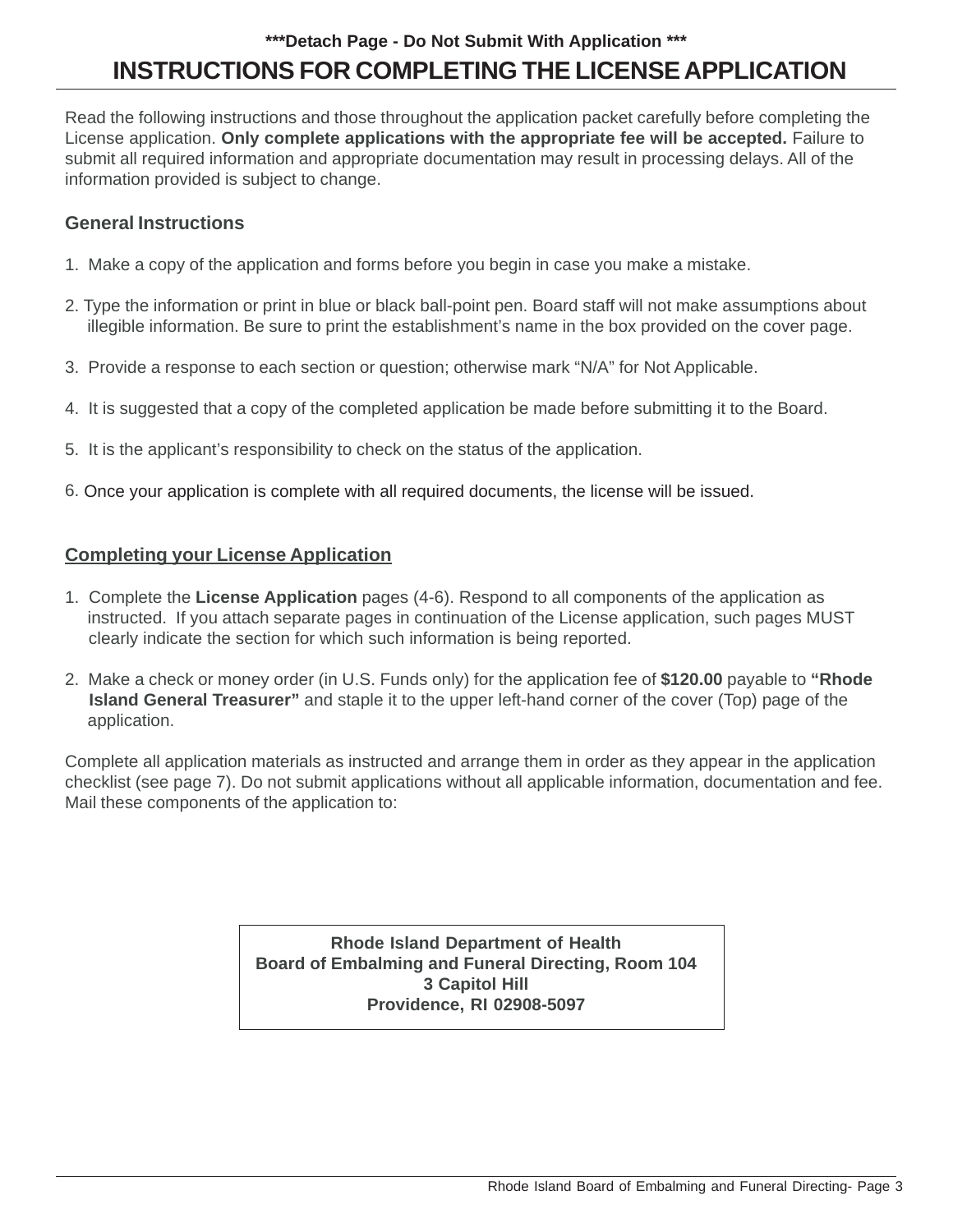

### **State of Rhode Island Board of Embalming and Funeral Directing**

Application for Crematory

|                                                                                                                             | Refer to the Application Instructions when completing these forms. Type or block print only. Do not use felt-tip pens.                                                                                                                                                                     |                                                                              |                                                   |                        |
|-----------------------------------------------------------------------------------------------------------------------------|--------------------------------------------------------------------------------------------------------------------------------------------------------------------------------------------------------------------------------------------------------------------------------------------|------------------------------------------------------------------------------|---------------------------------------------------|------------------------|
| 1. Establishment<br>Name:                                                                                                   | <b>Facility Name</b>                                                                                                                                                                                                                                                                       |                                                                              |                                                   |                        |
|                                                                                                                             |                                                                                                                                                                                                                                                                                            |                                                                              |                                                   |                        |
| 2. Contact Name:<br>Provide the name of<br>who to contact<br>regarding this facility.                                       | First Name                                                                                                                                                                                                                                                                                 | Middle Name                                                                  | Surname, (Last Name)                              |                        |
| 3. Establishment<br><b>Mailing</b><br>Information:<br>Please provide the<br>mailing information for                         | <b>First Line Address</b><br>Second Line Address                                                                                                                                                                                                                                           |                                                                              |                                                   |                        |
| all communication<br>regarding this license. It<br>is your responsibility to<br>notify the board of all<br>address changes. | <b>Third Line Address</b><br>City                                                                                                                                                                                                                                                          |                                                                              | State/Province Zip Code                           |                        |
|                                                                                                                             | Country, If NOT U.S.<br>Mailing Address Phone                                                                                                                                                                                                                                              | Extension                                                                    | Postal Code, If NOT U.S.<br>Mailing Address Fax   |                        |
| 4. Establishment<br><b>Location</b><br>Information:                                                                         | Email Address (Format for email address is Username@domain e.g. applicant@isp.com)<br><b>First Line Address</b><br>Second Line Address<br><b>Third Line Address</b><br>City<br><b>Facility Phone</b><br>Email Address (Format for email address is Username@domain e.g. applicant@isp.com) | Extension                                                                    | State/Province<br>Zip Code<br><b>Facility Fax</b> |                        |
| 5. Type of<br>Ownership<br>Please Check ONE                                                                                 | Corporation<br>Sole Proprietorship<br><b>Governmental Entity</b>                                                                                                                                                                                                                           | <b>Limited Liability Company</b><br>Limited Partnership<br>Other (Describe): |                                                   | Partner<br>Partnership |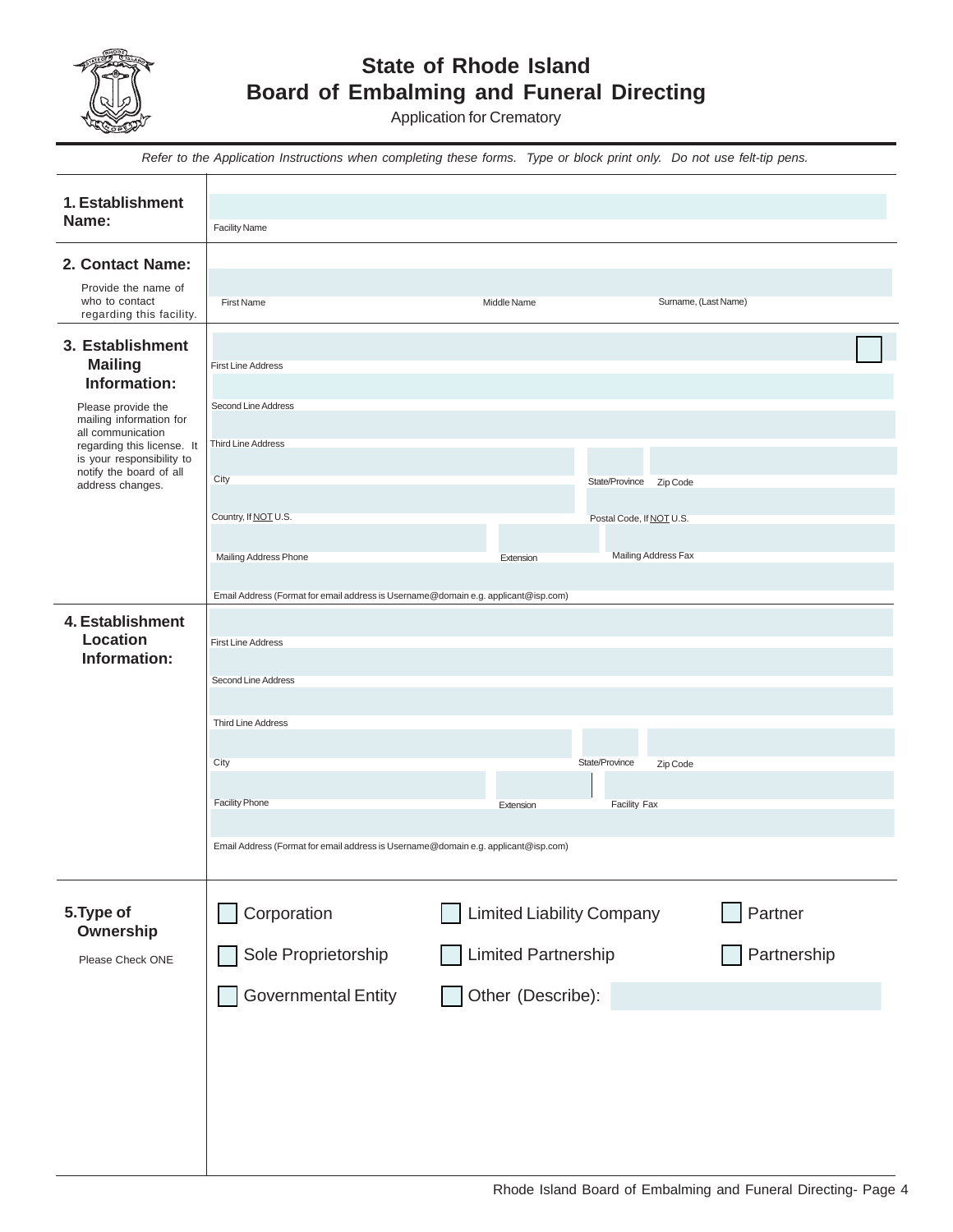#### **6. Ownership Information:**

Federal Employer Identification Number (FEIN)

| Name of Owner                                                                      |           |                                                                     |  |  |  |
|------------------------------------------------------------------------------------|-----------|---------------------------------------------------------------------|--|--|--|
|                                                                                    |           |                                                                     |  |  |  |
| D.B.A. (Doing Business As)                                                         |           |                                                                     |  |  |  |
|                                                                                    |           |                                                                     |  |  |  |
|                                                                                    |           |                                                                     |  |  |  |
| <b>First Line Address</b>                                                          |           |                                                                     |  |  |  |
|                                                                                    |           |                                                                     |  |  |  |
|                                                                                    |           |                                                                     |  |  |  |
| Second Line Address                                                                |           |                                                                     |  |  |  |
|                                                                                    |           |                                                                     |  |  |  |
| <b>Third Line Address</b>                                                          |           |                                                                     |  |  |  |
|                                                                                    |           |                                                                     |  |  |  |
|                                                                                    |           |                                                                     |  |  |  |
| City                                                                               |           | State/Province Zip Code                                             |  |  |  |
|                                                                                    |           |                                                                     |  |  |  |
|                                                                                    |           |                                                                     |  |  |  |
| Country, If NOT U.S.                                                               |           | Postal Code, If NOT U.S.                                            |  |  |  |
|                                                                                    |           |                                                                     |  |  |  |
|                                                                                    |           |                                                                     |  |  |  |
| Phone                                                                              | Extension | Fax                                                                 |  |  |  |
|                                                                                    |           |                                                                     |  |  |  |
|                                                                                    |           |                                                                     |  |  |  |
| Email Address (Format for email address is Username@domain e.g. applicant@isp.com) |           |                                                                     |  |  |  |
|                                                                                    |           |                                                                     |  |  |  |
|                                                                                    |           | "Pursuant to Title 5, Chapter 76, of the Rhode Island General Laws, |  |  |  |

**as amended, I attest that I have filed all applicable tax returns and paid all taxes owed to the State of Rhode Island, and I understand that my Federal Employer Identification Number (FEIN) will be transmitted to the Divison of Taxation to verify that no taxes are owed to the State."**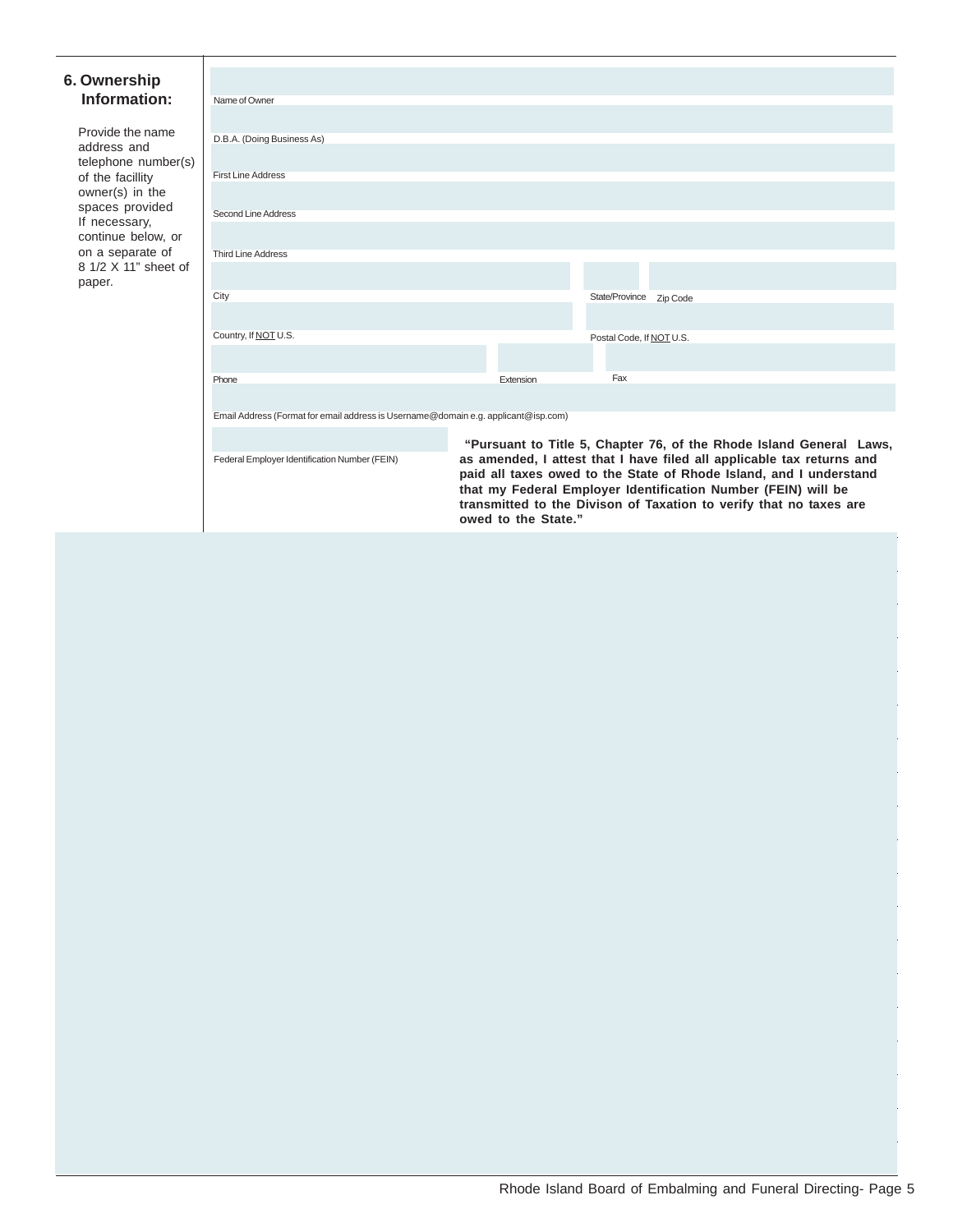#### **8. Affidavit of Applicant**

Complete this section and sign in the presence of a notary public.

Make sure that you and the notary public have completed all components accurately and completely.

I, the contract of the contract of the contract of the contract of the contract of the contract of the contract of the contract of the contract of the contract of the contract of the contract of the contract of the contrac person referred to in the foregoing application and supporting documents.

I have read carefully the questions in the foregoing application and have answered them completely, without reservations of any kind, and I declare under penalty of perjury that my answers and all statements made by me herein are true and correct. Should I furnish any false information in this application, I hereby agree that such act shall constitute cause for denial, suspension or revocation of my license to practice in the State of Rhode Island.

I understand that this is a continuing application and that I have an affirmative duty to inform the Rhode Island Board of Embalming and Funeral Directing of any change in the answers to these questions after this application and this affidavit is signed.

\_\_\_\_\_\_\_\_\_\_\_\_\_\_\_\_\_\_\_\_\_\_\_\_\_\_\_\_\_\_\_\_\_\_\_\_\_ \_\_\_\_\_\_\_\_\_\_\_\_\_\_\_\_\_\_\_\_\_\_\_\_\_\_\_\_\_\_\_\_\_ Signature of Applicant **Date of Signature (MM/DD/YY)** 

| The foregoing instrument was acknowledged before me this | day of |  |
|----------------------------------------------------------|--------|--|
|                                                          |        |  |

who is personally known to me or has produced \_

**as documentation and did / did not take an oath.**

\_\_\_\_\_\_\_\_\_\_\_\_\_\_\_\_\_\_\_\_\_\_\_\_\_\_\_\_\_\_\_\_\_ \_\_\_\_\_\_\_\_\_\_\_\_\_\_\_\_\_\_\_\_\_\_\_\_\_\_\_\_\_\_\_\_\_ Name of Notary (Print, Type or Stamp) Signature of Notary

Notary Seal

\_\_\_\_\_\_\_\_\_\_\_\_\_\_\_\_\_\_\_\_\_\_\_\_ \_\_\_\_\_\_\_\_\_\_\_\_\_\_\_\_\_\_\_\_\_\_\_\_\_\_

Notary No/Commission No. Commission Expiration Date (MM/DD/YY)